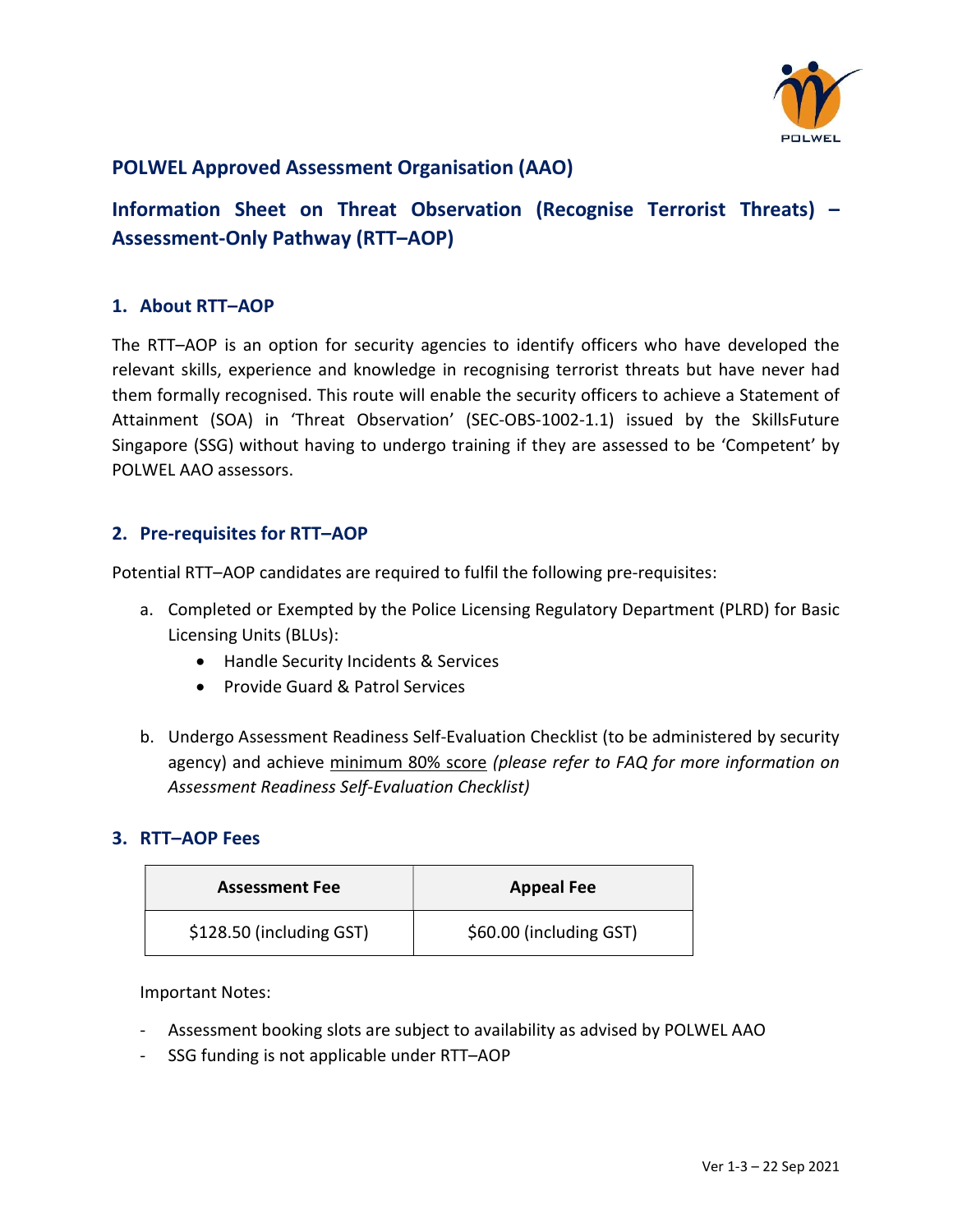- The Appeal Fee is only applicable if a candidate is not satisfied with the assessment outcome and wishes to file an appeal application (to be submitted to POLWEL AAO through the security agency, within 7 working days from the date of assessment)

## 4. RTT–AOP Application Process

Security agencies are required to apply for RTT–AOP on behalf of their security officers – please refer to Annex A for the application workflow.

## 5. Assessment Venue / On-site Assessment

The RTT–AOP assessment is typically conducted at a fully-equipped and approved assessment room of security training institutions or other suitable venues.

Nevertheless, POLWEL AAO will consider the request by security agencies to conduct on-site assessment in view of their operational requirements. Subject to meeting the relevant requirements as spelt out in Annex  $\underline{B}$ , the on-site assessment may be conducted at the security agency's office or deployment site.

# 6. Frequently Asked Questions (FAQ)

### a) What is Assessment Readiness Self-Evaluation?

Potential AOP candidates are required to undergo an Assessment Readiness Self-Evaluation (via a checklist to be administered by the security agencies) and obtain a minimum score of 80% for the RTT module.

The purpose of the self-evaluation is to provide potential AOP candidates with an insight on the competency standards of the module and help them determine for themselves whether they possess the relevant skills set to clear the assessment.

In the course of completing the Assessment Readiness Self-Evaluation checklist, potential candidates are strongly encouraged to be as realistic and honest as possible with the potential gaps between their existing skills set and assessment requirements, in order to avoid disappointment in the assessment outcome.

If there is a need for the officers to reinforce their existing skills set and enhance their confidence in assessment-readiness, security agencies are encouraged to opt for the more commonly adopted 'train-and-assess' pathway i.e. attend training at an Approved Training Organisation (ATO) and subsequently undergo assessment by POLWEL AAO.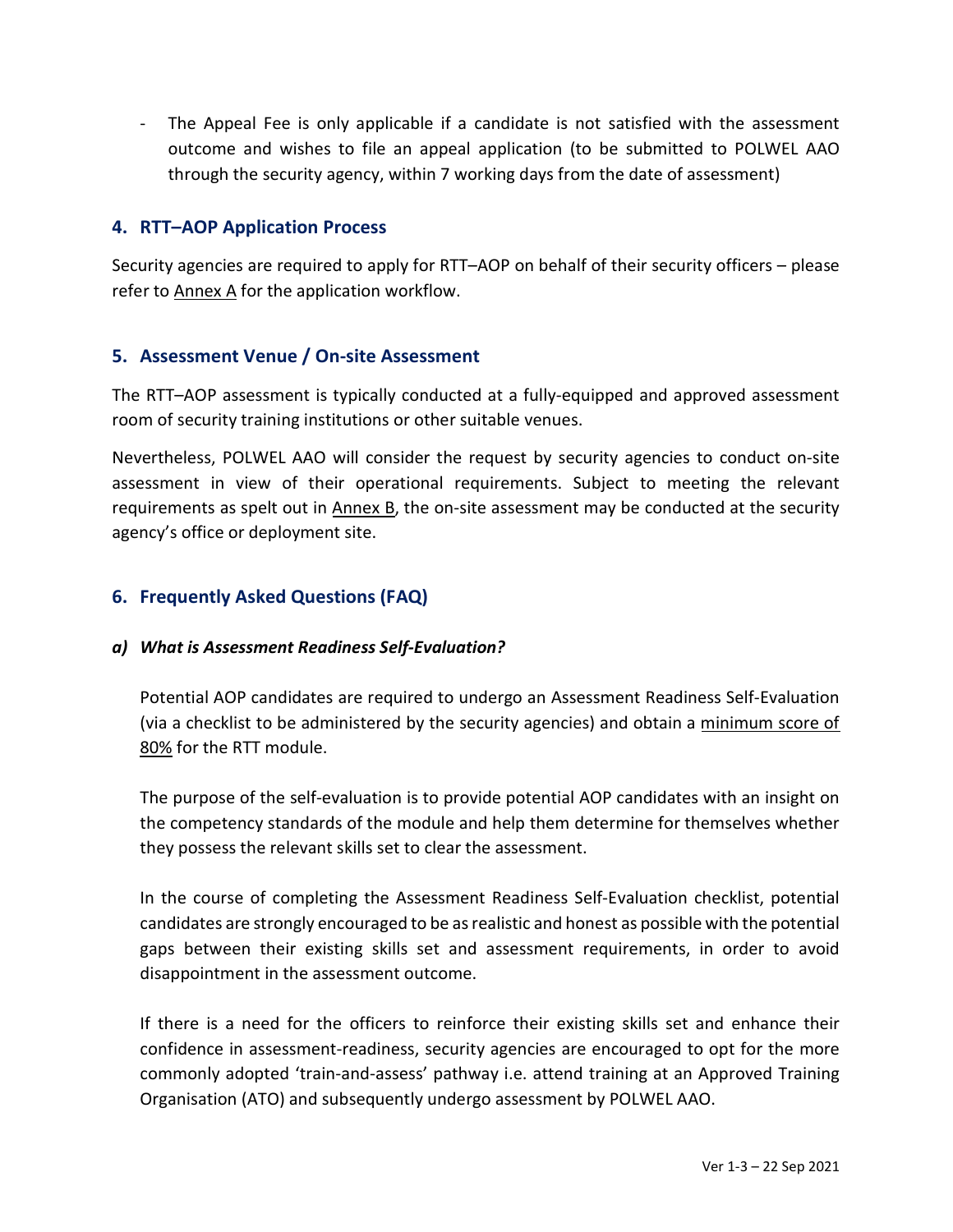# b) Will the candidate be graded 'Competent' under the RTT–AOP if he / she meets the requirements of the Assessment Readiness Self-Evaluation?

No, the self-evaluation checklist merely gives an insight of the assessment requirements. The assessment outcome is dependent on several factors such as candidate's readiness for assessment, candidate's performance in demonstrating the competency requirements via role-plays, candidate's knowledge in responding to the oral questions posed etc.

# c) What happens if the candidate is graded 'Not Yet Competent' for the assessment under RTT–AOP?

The security agency is encouraged to send the candidate to undergo training at the ATOs. Alternatively, the security agency may book for a re-assessment under the RTT–AOP.

### d) Can the security agency change the date of assessment for their officers?

Only one change of the group booking date is allowed and it must be done at least 3 days before the date of assessment. The new assessment date requested will be subjected to availability to be advised by POLWEL AAO.

# e) Will there be any refund of assessment fee if the security agency decides to cancel the assessment booking?

Once the assessment booking is confirmed (i.e. 5 calendar days before the assessment date), no refund of the assessment fee paid will be allowed for cancellation of booking. Refund will only be considered in exceptional circumstances such as bereavement of family member or security officer is no longer with the security agency, and the necessary supporting documents will be required to be produced for consideration.

## f) Will there be any refund of assessment fee if the candidate does not turn up for assessment?

There will be no refund of assessment fee paid. If the candidate is on medical leave or absent due to exceptional circumstances, he / she is required to produce the necessary supporting documents (through the security agency) for consideration by POLWEL AAO to reschedule the assessment. Candidate's absence from assessment due to work or operational requirements will not be considered as valid reasons for refund of assessment fee paid.

### g) What does the candidate need to bring on the date of assessment?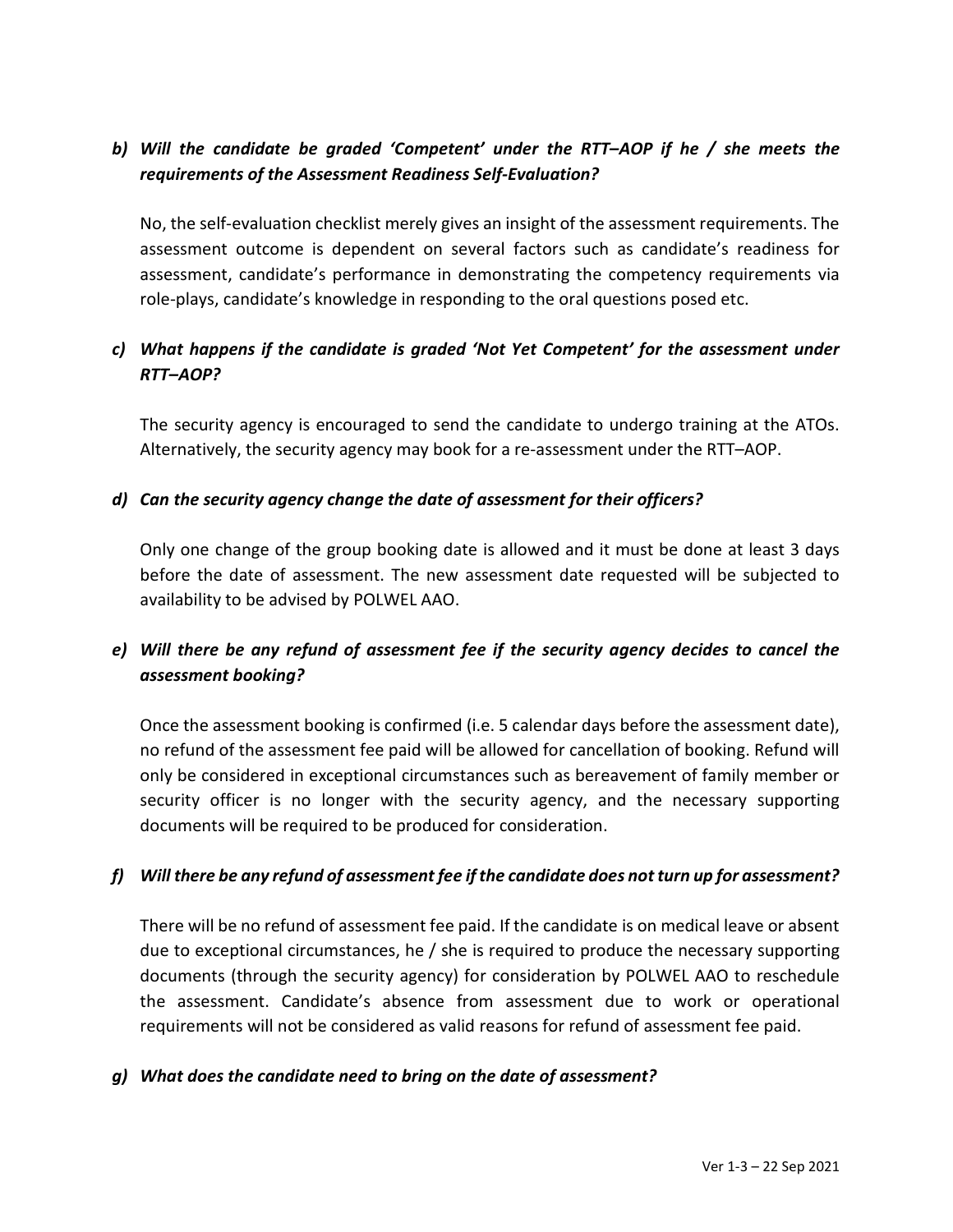Candidate is required to bring along his / her identification document (i.e. NRIC or Work Permit) which was used to register for the assessment by the security agency and photocopies will not be accepted for verification by any POLWEL AAO assessor.

# h) Will there be a Statement of Attainment (SOA) or certificate awarded upon successful completion of assessment (i.e. graded 'Competent')?

Yes, Candidate who are assessed to be 'Competent' will be awarded a SOA issued by SkillsFuture Singapore (SSG).

### 7. Enquiries

Please direct enquiries pertaining to RTT-AOP to email: aao\_aop@polwel.org.sg or call 65383243.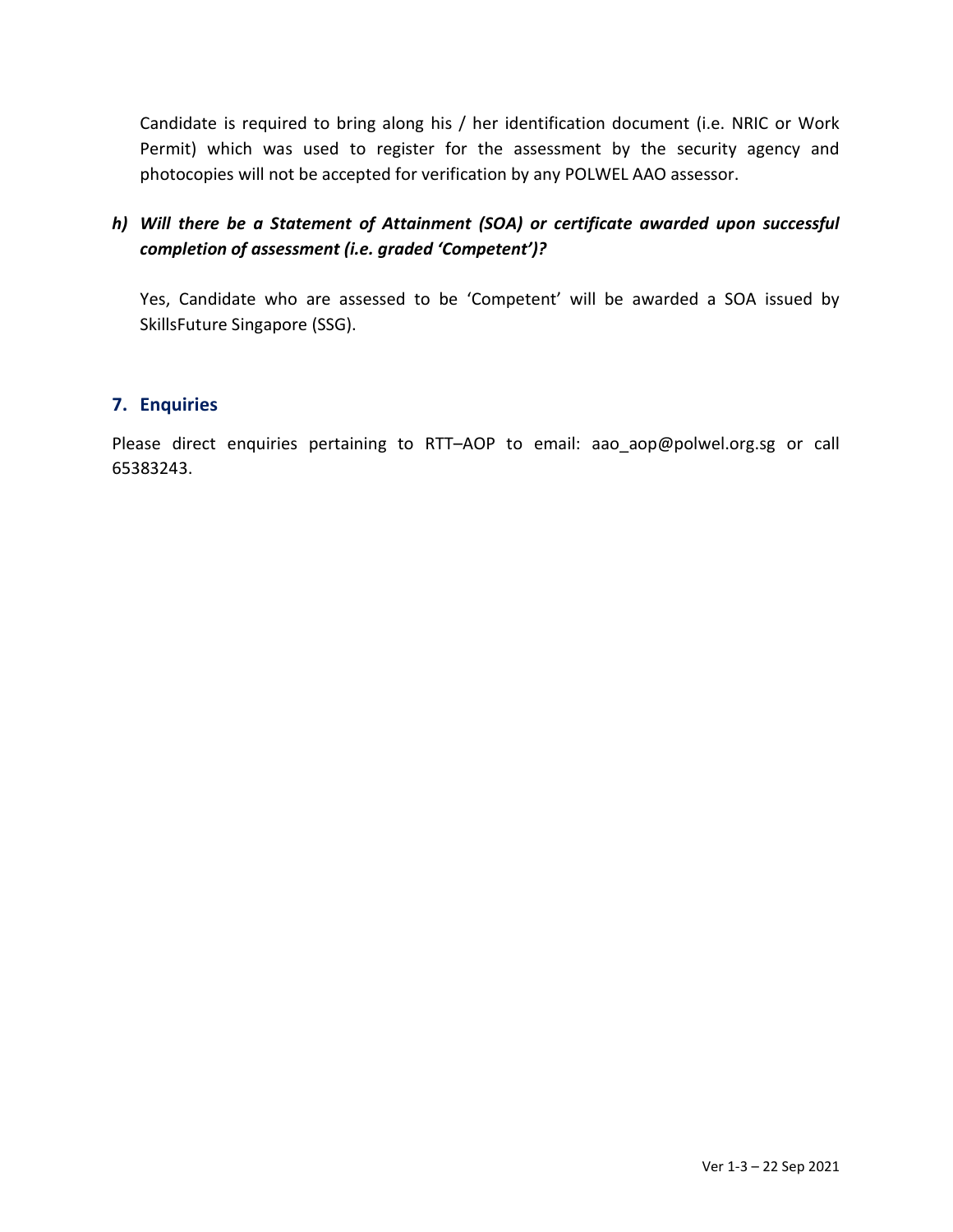

# RTT–AOP Application Process Workflow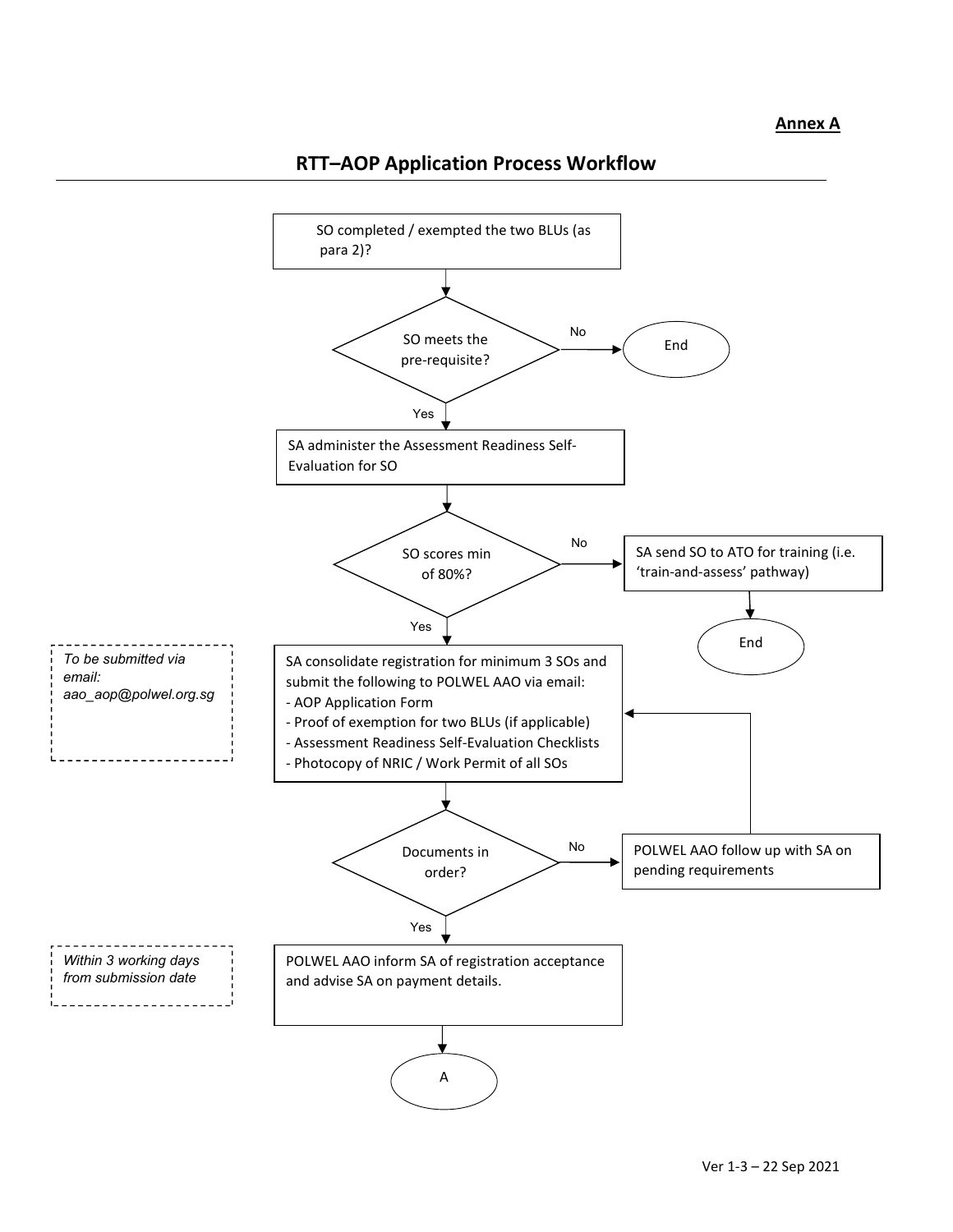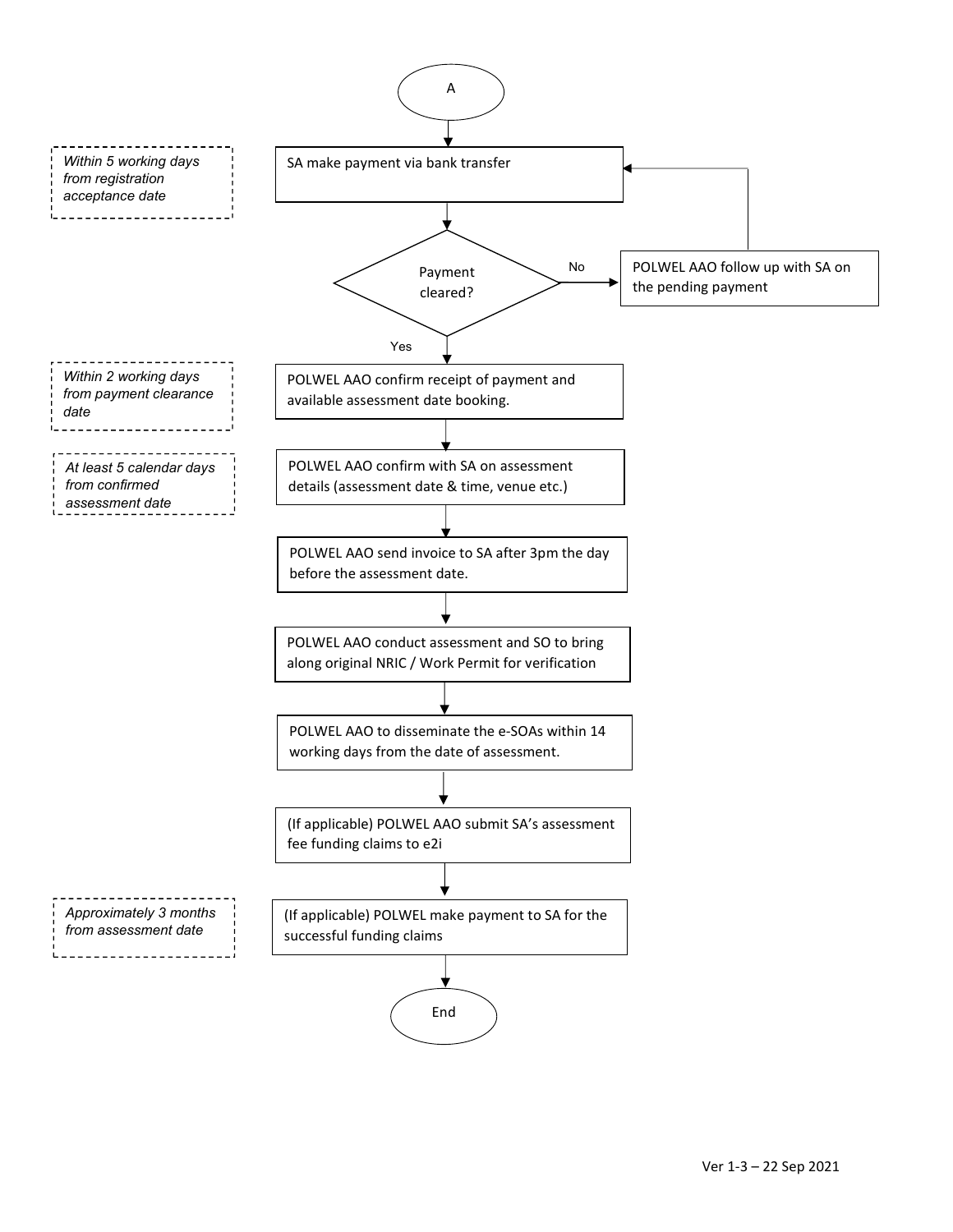#### Annex B

### Guidelines for On-site Assessment

#### 1 Process for Approval of Assessment Site

Before POLWEL AAO can proceed with the on-site assessment, the security agency will be required to make prior arrangements with POLWEL AAO to conduct a site audit to determine the suitability of the assessment venue and availability of the relevant assessment props and equipment (to be provided by the agency).

An administrative fee of \$60.00 is applicable for the conduct of the site audit, which has to be paid prior to the audit. POLWEL AAO will provide a checklist of the required props and equipment to assist the security agency with preparation of the site audit.

#### 2 Requirements for Assessment Room

Below are the requirements for the basic set up of an assessment room:

- a) The room must be of a reasonable size to accommodate the following:
	- $\checkmark$  A writing table and two chairs for the assessor and candidate
	- $\checkmark$  A side-table / cabinet (or any similar set-up) to place the necessary books / forms / props and equipment
	- $\checkmark$  Free space for the candidate to move around for demonstration of role play requirements
- b) The room must provide a conducive environment for the conduct of assessment and to maintain confidentiality and assessment integrity:
	- $\checkmark$  Enclosed space with door (i.e. a proper room)
	- $\checkmark$  Adequate sound-proofing to minimize noise and distractions
	- $\checkmark$  Electrical power point to facilitate the recording of assessment by the assessor
	- $\checkmark$  Well-lit to ensure assessor and candidate are able to read and write properly
- c) The room must be equipped with all the relevant assessment props and equipment

#### 3 Other Requirements

a) Besides the assessment room, a separate waiting room / corner is to be provided to gather the candidates and for the candidates to wait for their turn for assessment.